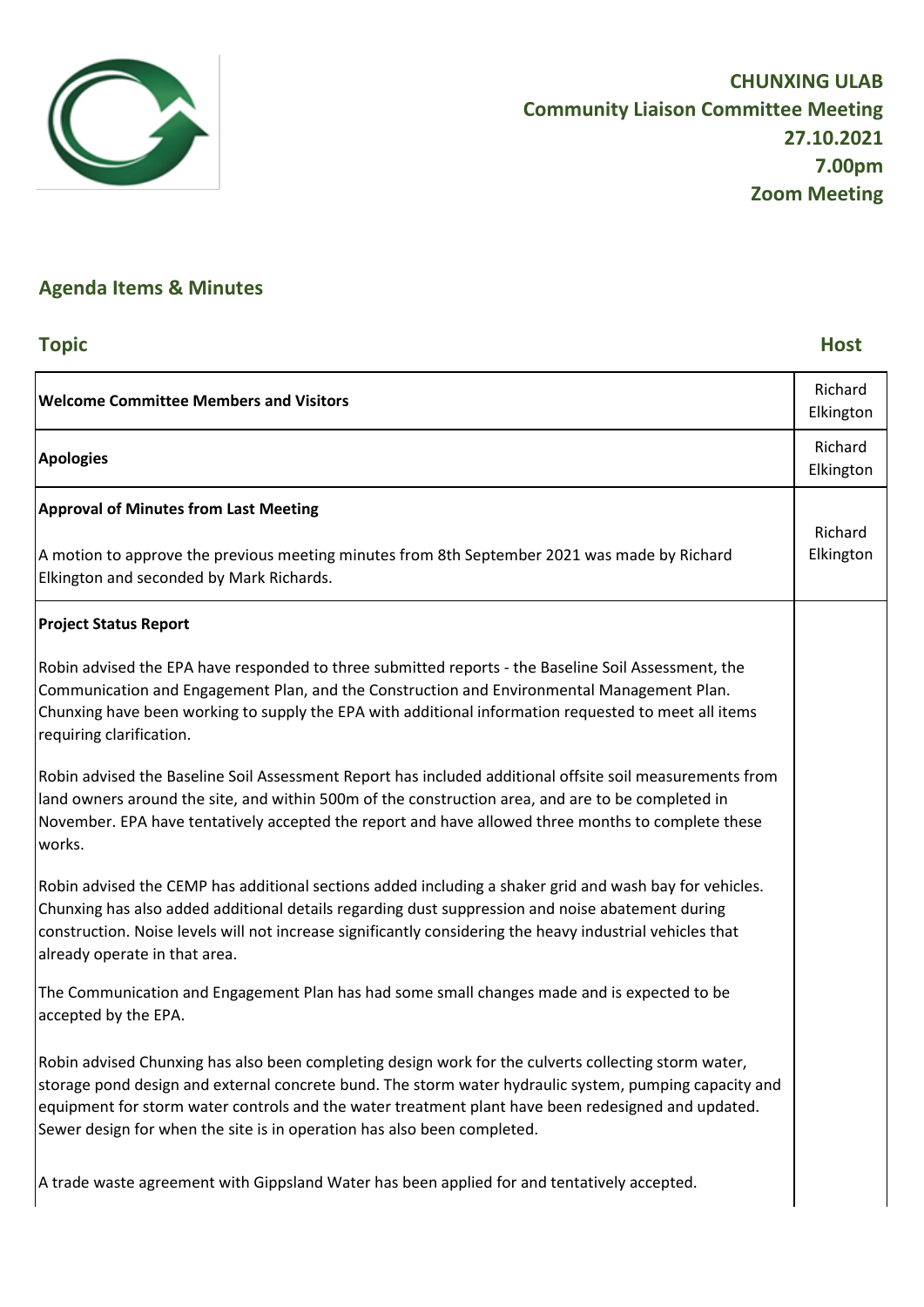The construction storage pond design has been updated. Robin advised he has been costing installation of the water line across the site to supply the construction area and have a permanent water metering system installed.

Dr Lakshman advised that the same reports need to be submitted to the council for evaluation within two weeks.

Richard asked if the reports were evaluated by council's administrative body. Karen Egan advised it would be an administrative process, and approval would be based on all relevant information being included in the submitted documentation.

Richard asked if it would be likely that construction works occur concurrently on Chunxing and Latrobe Valley Magnesium's (LVM) sites. Robin advised yes. Richard asked if it was possible to separate the measurements of air quality from the sites. Robin advised we would limit our construction time frames from 7am to 6pm. Robin further advised that the majority of civil construction work for LVM would be completed before Chunxing started site works. Robin advised we would monitor our site and operate within the guidelines Chunxing have been given.

Robin presented a slide of the proposed air monitoring towers to be placed close to the Hazelwood North School site. Chunxing is currently pricing the system.

Richard asked when site works would begin. Robin advised mid to late November. Weed control and a full survey need to be completed and the contaminated no go zones need to be pegged and flagged. The soil consolidation, construction pond and sewer connections would begin. Major site works are planning to start in the first week of January, dependant on approvals being in place.

Dr Lakshman advised we still need council approvals to proceed, and that it will take around 30 days of evaluation after submission in the next week.

Philip asked what criteria/compliance LVM had to meet to operate in their current capacity. Philip advised he could not find any information about the project, especially as Chunxing have such strict guidelines and compliance requirements. Philip asked if LVM were under the same restraints.

Mark Richards advised he thought it was approved prior to the last council elections and that it was approved without any restrictions. Mark asked how cross contamination from neighbouring sites would be controlled. Mark suggested a wind direction capability on the air monitor may be considered. Robin advised Chunxing would consider the idea.

Shane Mynard asked how the contaminants in the air are differentiated between neighbouring sites. Shane advised that Fire Rescue Victoria (FRV) would be visiting in December to check water supply adequacy for emergency incidents for both Chunxing and LVM as other industrial incidents have highlighted issues with similar developments.

Karen Egan advised there was a difference between Council and EPA roles in developments. Council controls land development and land use. EPA manages environmental issues. Richard asked if a community consultation was set up for LVM. Karen advised it was unnecessary as there was no works approval as it was a demonstration plant and a different process to what was required by Chunxing.

Robin Krause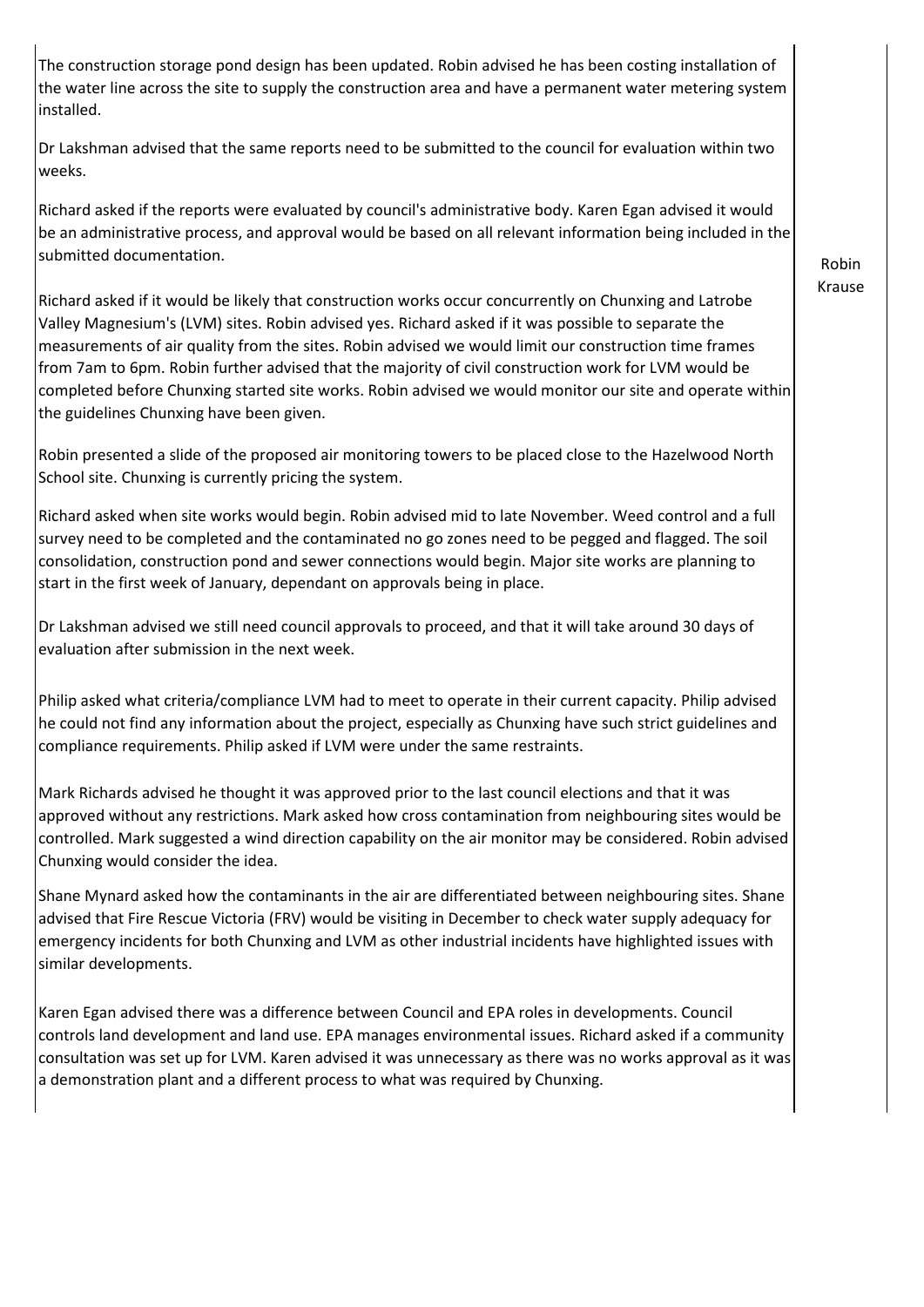Stacey Clark advised that LVM applied for and were granted a research, development and demonstration licence. (Now called a pilot program). LVM is a much smaller project to prove a concept, not a full scale operation. Under the Environment Protection Act there is no requirement for community consultation. Mathew Peak asked if LVM's licence was time limited. Stacey advised yes, but was unsure when the expiry is. Usually around 2 years. New legislative frame work sets out requirements for EPA and duty holders for licence types.

Richard stated that a lot of new industries such as "big" batteries and LVM seem to have had little community consultation or attention and conversely ULAB have had intense scrutiny. Karen advised that LVM did engage with the community for a number of years but the council received no feedback or interest from the community.

Leo Billington suggested there was no community consultation for LVM. Karen advised a Community Liaison Committee was not required as a works approval was not required. Leo stated it would be protocol and good manners for the community to be advised of the LVM project. Stacey advised the duty holder could be invited to do that and provide some information.

Philip asked why all industries aren't subject to the same consultation and communication. Chunxing should not be singled out for scrutiny. Stacey replied that if LVM wish to become a full blown commercial operation they will need to go through a development license process (works approval) similar to Chunxing. Karen advised she was bound by the planning and environmental act and regulation. Any consultation that was done was outside the requirements of the act and was done because there was community interest in the project. Richard suggested that any new industries should brief the communities on their proposals.

Dr Lakshman advised the LVM pilot plant is processing forty thousand metric tonnes of fly ash, compared to Chunxing's process of fifty thousand metric tonnes of ULAB feed.

Shane advised that there were two new proposed battery plants in the district. Shane advised FRV & CFA had received no information regarding the LVM development, and had concerns for water supply. Shane also asked how it was determined which plant contaminants come from, as it could affect emergency response. Stacey advised it is determined on what the companies are licenced to discharge. Robin confirmed the monitoring station is on the boundary of Chunxing and LVM. Stacey and Shane will follow up further after the meeting.

### **CEMP Report Discussion**

Construction Environmental Management Plan. Robin advised Chunxing submitted the initial plan two months ago. Further clarification was required by the EPA, including the sequence of work. Chunxing have expanded the CEMP to include soil details, top soil placement, distribution of soil between areas, dust control and machinery access. Additional testing has produced a result of allowing a mixture of 4% lime mixed into the soil to compact to 150kPa which is suitable to build on. Soil will be consolidated to a depth between 600mm and 1000mm.

Robin advised Chunxing were also installing shaker grids and a wash plant to wash all vehicles before leaving site.

Leanne asked if a full car wash was going to be installed at the site. Robin advised not during construction, but a full car was would be installed for operation of the plant.

Robin advised Chunxing have completed a noise analysis to complete work on site, and that noise guidelines will be met.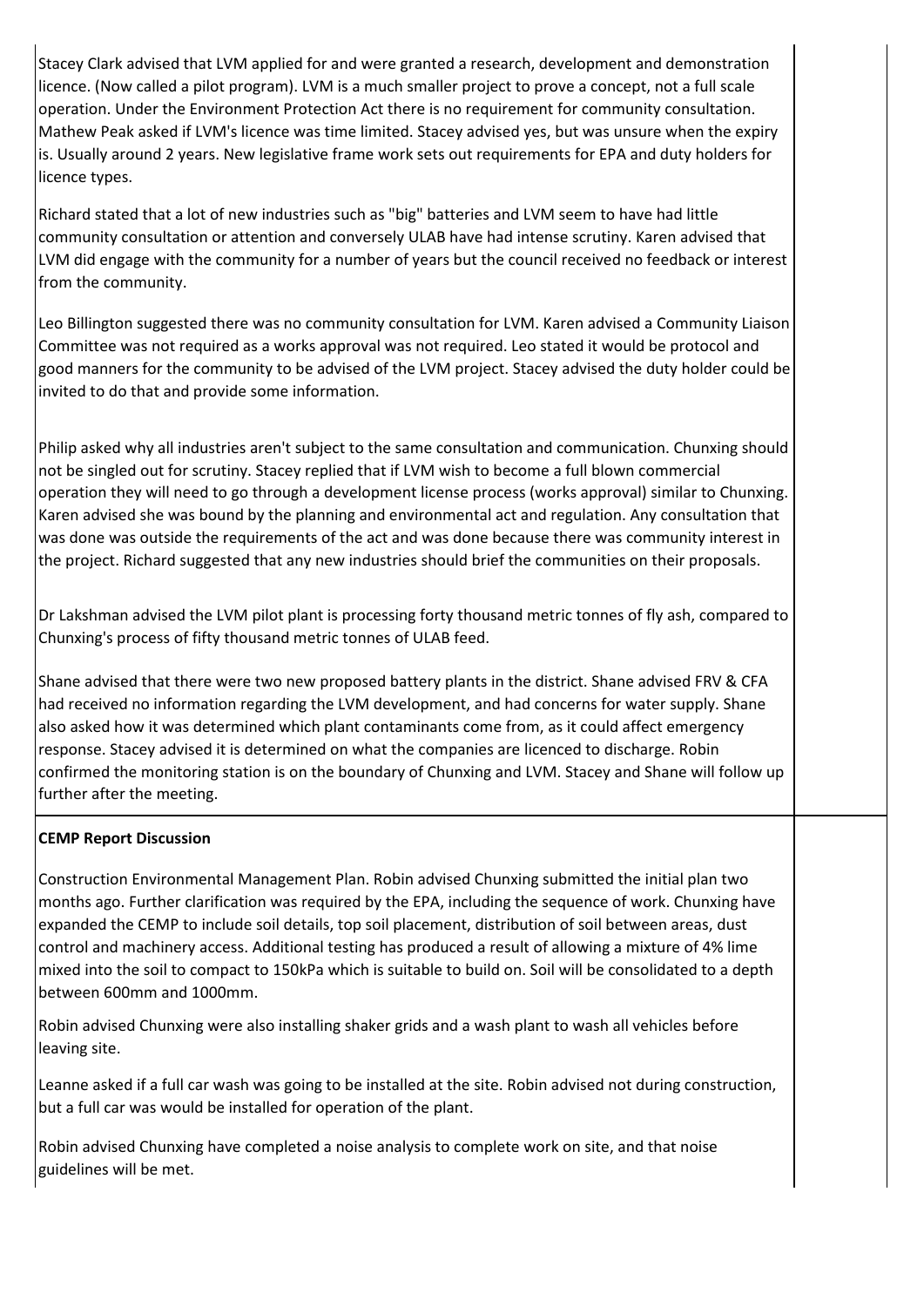Robin advised the storage ponds have been redesigned to be heavy enough to ensure a rise in ground water will not push the ponds out of the ground. Due to the storage pond bases being thicker the wall height have been made higher to accommodate this change.

Robin advised the CEMP has been updated with a detailed construction sequence, schedule, preliminary works, water works, office area and equipment list.

Chunxing have made an agreement with the EPA and Council that all reports will be submitted to both organisations.

Robin advised we need to complete an additional report prior to commissioning - Environmental Improvement Plan, for operation of the plant. This will be completed and submitted in the next 12 months.

Richard asked if an environmental community review/monitoring committee was a requirement during the operational phase. Robin advised no. Chunxing has to provide an environmental management plan that covers operational risk, plant controls within the granted works approval, and the ability to shut down the plant with these conditions.

Mark asked if the wall heights of the ponds had been increased for storage capacity. Robin advised no, it was only to accommodate the thicker bases of the ponds to stop them lifting out of the ground when empty during an unexpected rise in groundwater levels.

#### **Baseline Report Discussion**

Robin advised the EPA requested information regarding sampling in the Western buffer zone area. Chunxing referred back to sample data from 2008 during rehabilitation of the site at that time. This information shows soil testing across the site was consistent.

The EPA also requested soil testing of the neighbouring area within a 500m radius of the site to provide a baseline measurement. This is to ensure Chunxing does not pollute this area during operation. A consultant has contacted the surrounding landholders to conduct testing in the first two weeks of November. The soil report is due in January 2022. This will provide baseline and future operational data for the EPA.

Robin advised there is one well on site contaminated with a petrochemical. EPA has asked for further assessment to ensure this contamination does not spread to the surrounds or the buildings onsite. Robin advised the building specifications, slab, vapor barriers and water traps will avoid any moisture or contaminants penetrating the slab. The EPA has given tentative approval that these control systems meet their requirements.

Robin advised the Baseline Report now has tentative approval from the EPA.

Robin advised there are still six reports that need to be assessed to allow construction. The following set of reports will cover operational and environmental requirements, risk control, fire protection and pumping.

Leanne asked about baseline monitoring. Robin advised Chunxing have completed soil and ground water testing. Robin advised baseline air monitoring has not been completed. Equipment is not readily available but Chunxing have a contractor working on the air monitoring tower.

Robin Krause

Robin Krause